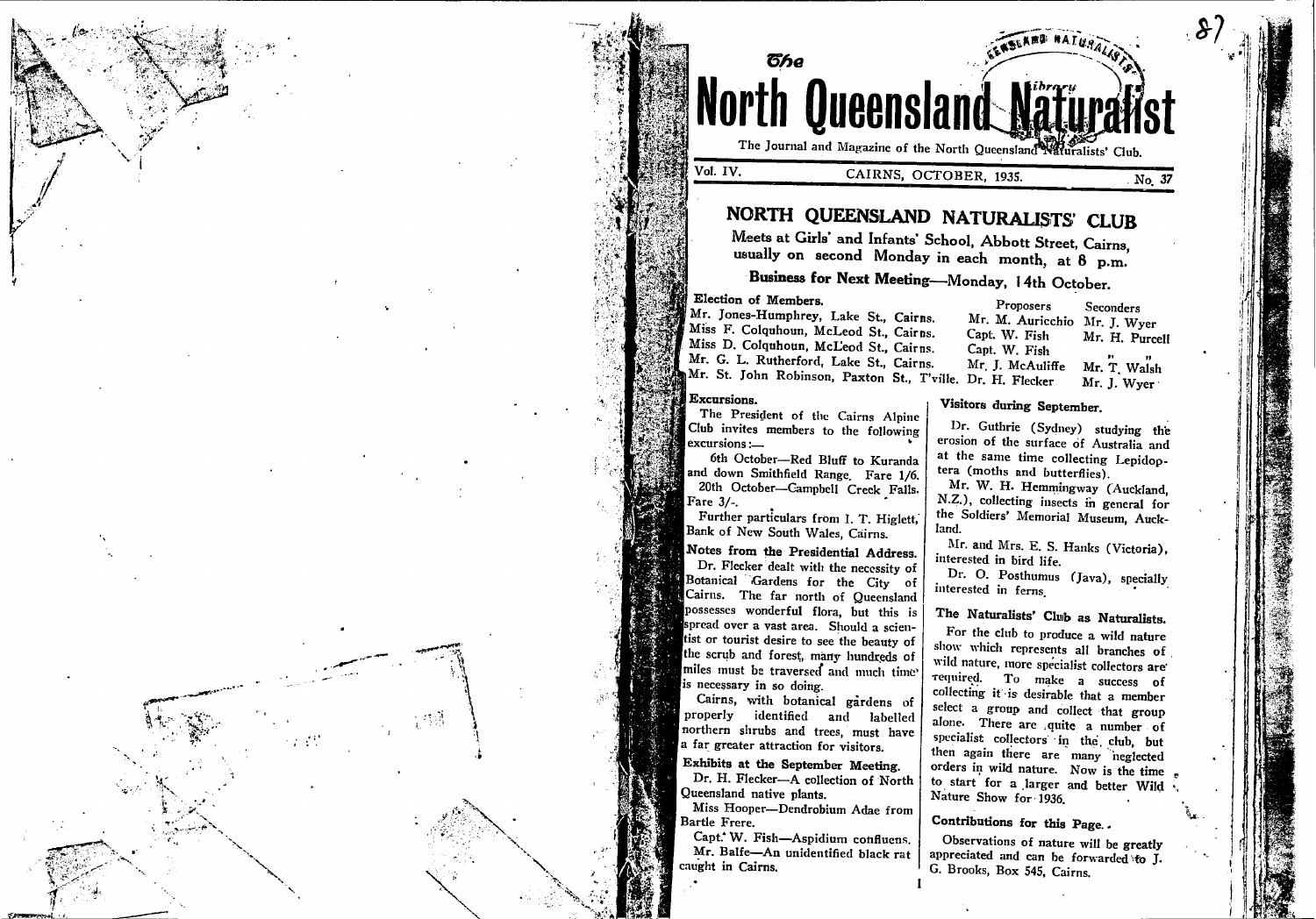# THE NORTH QUEENSLAND NATURALIST

# THE FAR SIDE OF TORRES STRAIT

By Dr. G. H. VERNON, M.C., F.R.G.S. (Aust.)

Continued from Vol. 3, page 46.

Let me conclude with a tale of a Papuan with a remarkable nose. Most Papuan noses resemble door knockers. This man's soared heavenwards in such an ultra retrousse fashion that it attracted much attention in Torres Strait Hospital (Thursday Island) where he was a patient at the time.

This man in due course came on to the operating table, and during the administration of the anaesthetic, we were alarmed at seeing a long black object like a snake, though of dwarf dimensions, being extruded at the nostril. The surgeon, with great presence of mind, seized a forceps and drew out a piece of bamboo coiled up like a watch spring, which had been snugly inserted in a hole cut out in the tip of the nose. On removal the whole organ collapsed on his face.

It was disinfected and placed by his

discovered that his beauty had been interfered with, was put back again.

This is surely a stone age variation of modern face lifting.

I now beg to take leave of your company and to thank you for the honour you have shown me by inviting me to add to your contributors. In describing the Far Side of Torres Strait I have tried to give an accurate impression of that district and have not hesitated to mention its bad points. I feel I may have erred in stressing these and that you may go away thinking that the Western Division of Papua has nothing to recommend it.

On the contrary, there is a great interest to visitors, and should any of you wish to journey beyond Thursday Island and see the lonely land that lies to the north of Queensland, you may feel very certain of receiving a warm welcome bedside, and eventually, when he from those of us who call it home.

# ADDENDA ET CORRIGENDUM.

- Vol 1. No. 9, p. 5-Clematis glyci- | noides. For loc. southward, read. (F.M.B.). Add mos. 6 and 9 and loc. Proserpine (Macpherson).
- No. 10, p. 5.-Viola betonicifolia. Add mo. 4 and loc. Proserpine (Macpherson).

P. 6.--- Before Dysoxylum add (M.) dubia, Cav. 10. Proserpine (Macpherson).

- No. 11, p. 4-Malvastrum tricuspidatum. Add mo. 4 and loc. Cairns. (Flecker). Sida acuta. Do.
	- P. 6-Helicteres semiglabra. Add mo. 4 and loc. Mt. Mulligan (Flecker).
	- P. 7-Euphorbia heterophylla. After locs. Green Is. and Cairns Add (Flecker).
	- Add mos. 1 and 4 and loc. Proserpine  $(Macphereson)$ .
	- E. prostrata. Add mos. 3, 4, 6 to 8 and 10 to 1 and loc. Mt. Mulligan (Flecker).

No. 12, p. 7-Macaranga Tanarius. Add mos. 8 to 10 and loc. Froserpine (Macpherson).

Vol. 2, p. 14 Amarantus spinosus.<br>Add mo. 3 and loc. Gordonvale (Flecker).

> P. 16-Gomphrena decumbens. Add mos. 3 and 4 and locs. Dimbulah (Flecker) and Babinda (Flecker).

Chenopodium carinatum. Add mo. 4 and loc. Mt. Mulligan (Flecker).

P. 22-Rivina laevis. Add mos. 4 to 3 and loc. Cairns (Flecker).

- Boerhaavia diffusa. Add mo. 4 and loc. Mt. Mulligan (Flecker)
- Vol. 3, p. 40-Cassia Brewsteri. Add loc. Proserpine (Macpherson).
	- P. 43-Derris trifoliata. Add mo. 11 rnd loc. Proserpine (Macpherson:)
	- P. 44-Cassia glauca. Add mos. 6 and 10 and loc. Proserpine  $(Macpherson)$ .
	- P. 48-Acacía nulacocarpa. For Hickory Wattle read Brown Salwood. Add mos. 7 and 8 and loc. Proserpine (Macpherson).

Parinarium, Juss.

Family ROSACEAE, Juss.

THE NORTH QUEENSLAND NATURALIST

# CENSUS OF NORTH QUEENSLAND PLANTS (Continued)

(Figures after plants indicate flowering months)

Acacia dimidiata, Benth. ls. of G. of Carp. (R.Br.). humifusa, Cunn. 2. 1s. of G. of Carp. (R.Br.), Mt. Mulligan (Flecker), Albany I.<br>Mulligan (Flecker), Albany I.<br>(Hill), Somerset (F.M.B.), Flin-<br>ders Gp. (Rich. and Hedley),<br>Lizard I. (McGillivray), C. Cleveland (Cunn). argentea, Maiden 4. Mt. Mulligan (Flecker). spectabilis, Cunn. 8. Harvey's Ra. (Mitchell). Farnesiana, Willd. Bunkerman 5. Cloncurry (Palmer), Pt. Denison (Fitzalan). Bidwilli, Benth. Yadthor.<br>Cloncurry (Palmer), I't. Denison (Fitzalan).<br>Sutherlandi, F.v.M. Bew. Georgetown and Junction,<br>Cr. (Eurton). Albizzia, Durazz. canescens, Benth. Thow-i-ee. Burdekin R. (F.v.M.). procera, Benth. Thursday I. (F.M.B.), Palm I. (Herbert) xanthoxylon, White and Francis. Yellow Siris. 1 Louglas Dist. (Swain), Mt.<br>Molloy Dist. (Swain), Kuranda<br>Dist. (Swain), Atherton Dist. (Crothers). Toona, F.M.B. Red Siris, 1 to 11.<br>Endeavour R. (F.M.B.), Pt. Douglas Dist. (Swain), Barron R. (F.M.B.), Cairns (Nugent), Innis-<br>fail Dist (Swain). Pithecolobium, Mart.<br>pruinosum, Benth. Snow-wood. Herberton (Francis). ramiflorum. F.v.M. Daintree R. (Fitzalan). grandiflorum, Benth. Lace-flower. Tree. C. York (Hill), Endeavour R. (B. and Sol.), Edgecombe B. (Dall.) Lovellae,  $(F.M.\widetilde{B.})$ , 1 to 6 Green I. (Wright). Hendersonii, F.v.M. Innisfail (Francis). moniliferum, Benth. Muller. Is. of G. of Carp. (R.Br.), Watercourses around G. of Carp.<br>(Leichhardt), Saibai J. (Macgregor), Cloncurry (Falmer). sapindoides, Cunn. L. Barrine (Kajewski).

nonda, (F.v.M.) Ranna. nonca, (F.v.m.) Kanna.<br>
G. of Carp. (F.v.M.), Gilbert R.<br>
(F.v.M.), Mabuiag I. (F.M.B.),<br>
(K.M.Bany I. (F.v.M.), C. York<br>
(M'Gillivray), Morehead R.<br>
(F.M.B.), Cooktown (Roth). Griffithianum, Benth.  $C.$  York Fen.  $(F.v.M.)$ Pygeum, Gaertn. Turnerianum. F.M.B. Abill. Bloomfield R. (Roth), Barron R. (Cowley), Gadgarra (Kajewski),<br>Evelyn (J. F. Bail), Bellenden Ker (Palmerston and Meston). Rubus, L. rosaefolius, Sm. Panga-panga 8. Barron Gorge (Flecker), Dunk I.  $(F.M.B.).$ alceaefolius, Poir. Babinda (White).  $Hillii$   $(F.v.M.)$ Daintree R. (Kajewski). Muelleri  $(F.v.M.)$ Gadgarra (Kajewski). Archidendron (F.v.M.) Lucyi  $(F.v.M.)$ Daintree (Kajewski). Cyclocarpa, Miq. stellaris, Afz. Kelsey Cr.<br>(Michael). Proserpine nr. Family SAXIFRAGACEAE. Argophyllum, Forst. Lejourdanii, F.v.M. Gadgarra (Kajewski), Walsh's<br>Pyramid (F.M.B.), Mt. Elliott  $(Dall.)$ var. cryptophleba, F.v.M. Mulgrave  $R.$  (F.M.B.) cryptophlebum, Zemann. Mt. Alexander (F.M.B.) nitidum, Forst.<br>var. fulva, F.M.B. Mt. Bellenden Ker (Sayer), Mt. Bartle Frere (Johnson). Abrophyllum, Hook. ornans, Hook 10. Rockingham B. southw. (F.v.M.). var. microcarpum (F.M.B.). Gadgarra (Kajewski), Dunk I. (Banfield). Ouintinia. A. DC. Quatrefagesii, F.v.M.

Bartle Frere Summit (Johnson).